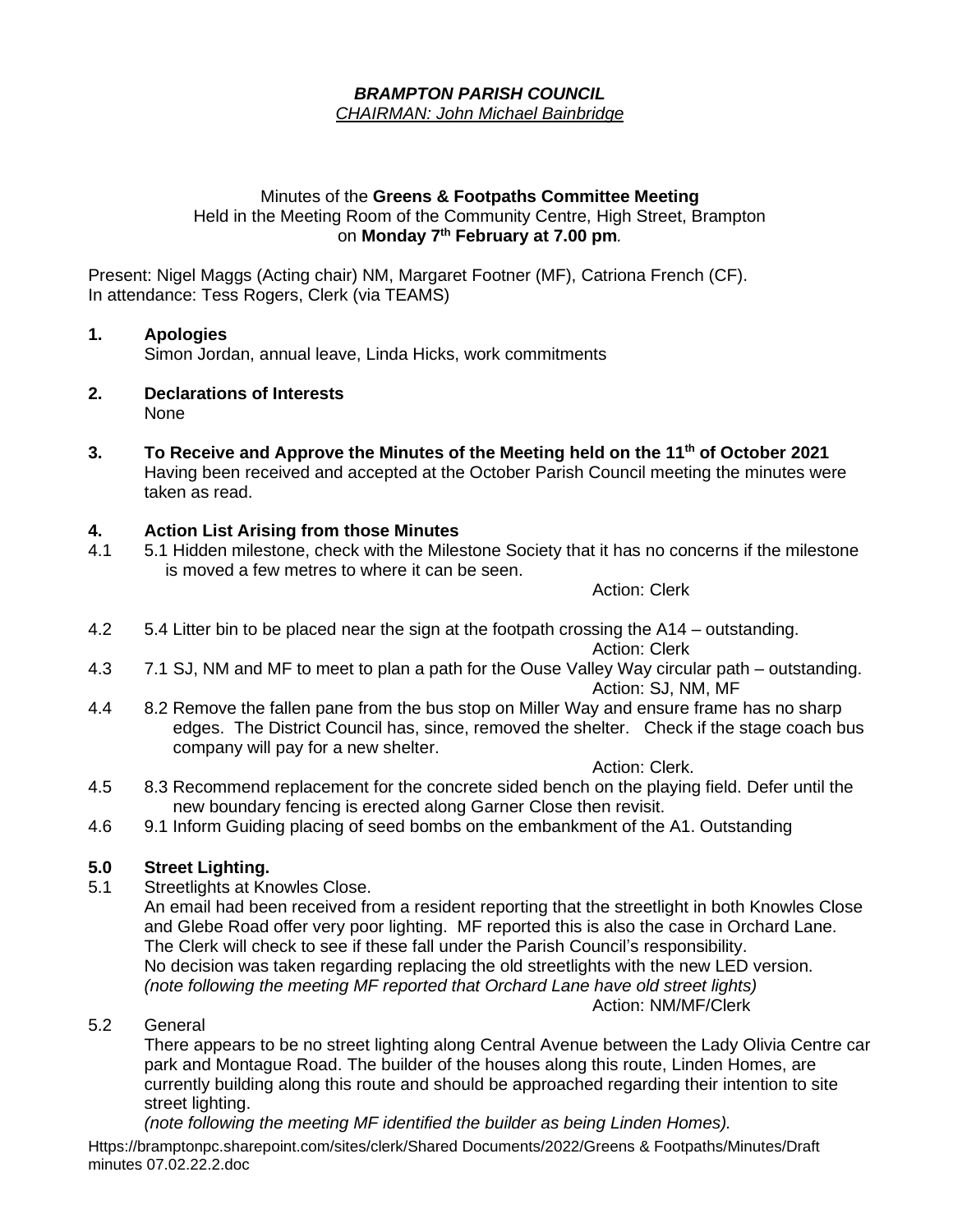NM reported that there is some lighting where building to the old coach house, near the officer's mess (Brampton Park), is continuing. But there is none at the site of the Officers Mess. Mike Shellens was addressing this and will be asked for an update.

#### Action: Clerk

#### 6.0 **Greens and Footpaths**

6.1 Further concern regarding dog excretion around the footpaths.

An email had been received from a resident concerned about the increased amount of dog excretion around the village. There has been a great deal mentioned on Brampton Village Friends Facebook around this subject. Unfortunately, there is little the Parish Council can do as there is no way to police the issue. Once additional bins are place near Belle Isle and the new bypass the situation might improve.

- 6.2 General
- 6.2.1 NM reported that Bellways have still not completed the footpath backing on to Hansell Road. This is to be done towards the end of the development. The Clerk will forward the latest email received from Bellways to NM.

#### Action: Clerk

- 6.2.3 CF reported that drug dealing appears to be occurring in the car park behind the Co Op on the High Street. The Neighbourhood Sergeant will be informed, CF suggested that CCTV be put in to cover the car park, but this would be up to the owners of the car park. Perhaps motion sensor lighting. NM said this could be further discussed once the new car park is installed. Therefore, the matter is deferred until then.
- 6.2.4 MF asked after the sign for the Homer crossing. The company tasked with making the sign will be reminded.

#### Action: Clerk

6.2.5 Linda Hicks had asked the Clerk to raise the subject of a replacement memorial tree to be sourced for Thrapston Road. The Clerk will approach River Lane nurseries for a hawthorn tree as a replacement.

#### Action: Clerk

6.2.6 Linda Hicks reported a hedge growing out to meet the road near the lone thatched cottage on the left hand side as you leave Brampton along Park/Grafham road. As this borders Liz Ruston's field, she will be asked if this is her responsibility.

#### Action: Clerk

6.2.7 Linda Hicks reported a willow tree leaning over the road which requires cutting back. This being at the same location as in 6.2.6 above. NM will investigate whether the tree stands in the garden of the property in question or if it is on the verge.

#### Action: NM

6.2.8 Linda Hicks suggested the placement of a new footpath from Centenary Way leading to the new footpath. The sidewalk at Centenary Way currently stops and pedestrians are then having to walk on the road. NM agreed saying this would then provide a good circular walk. There is a question regarding who would pay for this. It was agreed to forward the suggestion to Ken Billington, the local County Councillor, to investigate.

#### Action: Clerk

6.2.9 The Clerk raised the issue of charges made to the Circus and Fair when they stay on The Green, she will forward current prices to the committee for consideration on a possible fair increase. The Parish Council would not wish to deter either from visiting the village.

#### Action: Clerk

#### **7.0 PRoWs**

7.1 General. No further matters to discuss.

#### **8. Bus Shelters, Village Benches, Litter Bins**

8.1 Additional litter bins/benches required (if any). Discussed at 4.5 It was noted that there appear to be no benches on Brampton Park. This will be raised should enquiries be received.

Https://bramptonpc.sharepoint.com/sites/clerk/Shared Documents/2022/Greens & Footpaths/Minutes/Draft minutes 07.02.22.2.doc